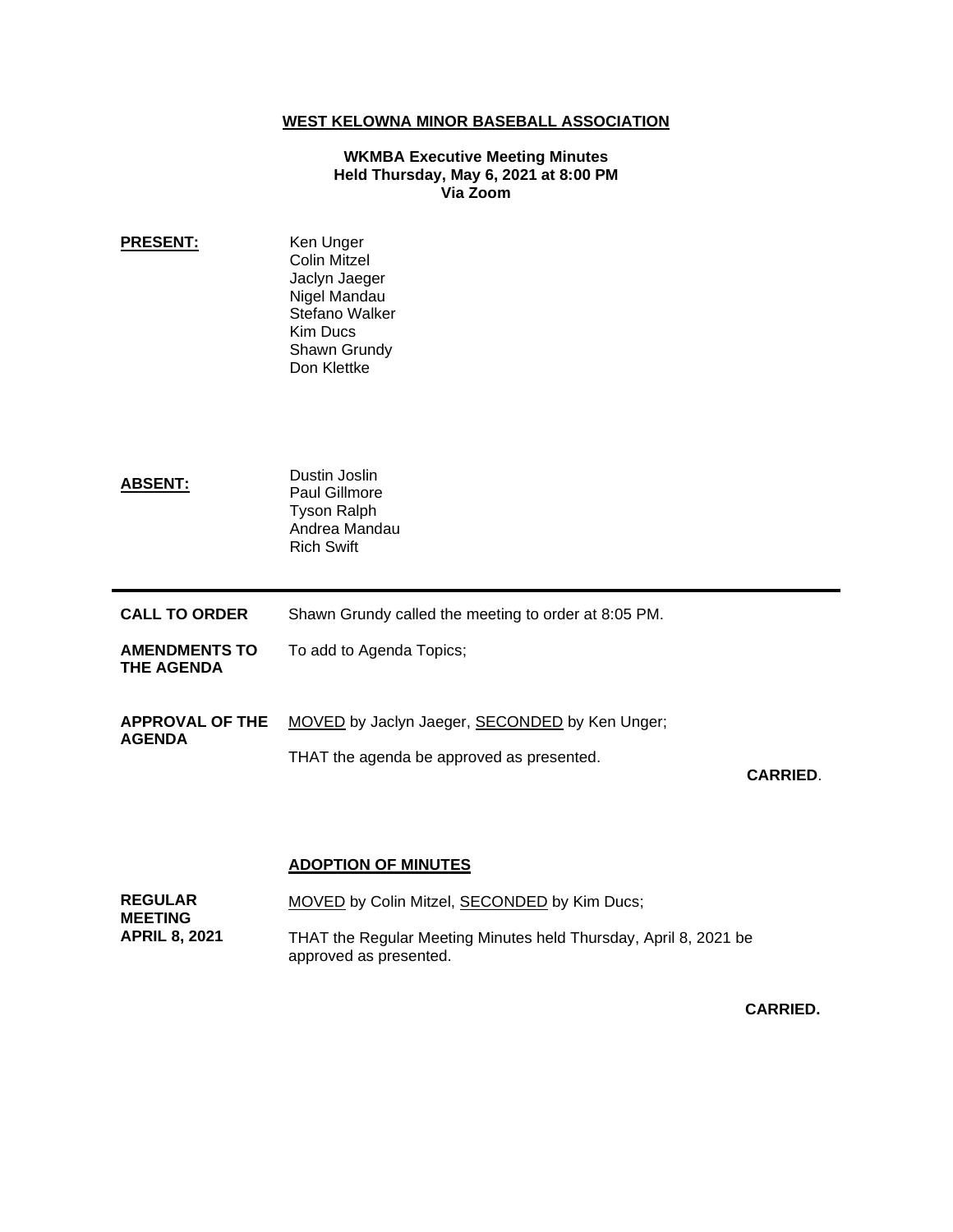## **AGENDA TOPICS**

| <b>FINANCIAL</b><br><b>REPORT</b>   | Treasurer - Dustin Joslin<br>Not at meeting, nothing to report.                                                                                                                                                                                                                                                                                                                         |
|-------------------------------------|-----------------------------------------------------------------------------------------------------------------------------------------------------------------------------------------------------------------------------------------------------------------------------------------------------------------------------------------------------------------------------------------|
| <b>DIRECTOR'S</b><br><b>REPORTS</b> | 7U - Ken Unger<br>Uniforms all in, lots of fun. No major incidents, just waiting for some<br>games.<br>Some issue on COVID gathering with parents, have had to chat with<br>them all a few times. Colin suggested a drive-by on Thursday.                                                                                                                                               |
|                                     | 9U - Tyson Ralph<br>Running smooth, happy kids and parents<br>Following up with families for missing fees                                                                                                                                                                                                                                                                               |
|                                     | 11U - Jaclyn Jaeger<br>Regarding fees; all have been collected, have to get them to Treasurer.<br>All unis are there short of one team with hats                                                                                                                                                                                                                                        |
|                                     | 13U- Stefano Walker<br>Going strong, great group of kids and coaches                                                                                                                                                                                                                                                                                                                    |
|                                     | 15U - Dustin Joslin<br>Two teams practicing, going well and excited for games to start again.<br>Uniforms delivered to both teams.<br>$\blacksquare$                                                                                                                                                                                                                                    |
|                                     | 18U - Nigel Mandau<br>No uniforms yet, will be coming soon. Hoping for games soon.                                                                                                                                                                                                                                                                                                      |
|                                     | $1st VP - Vacant$                                                                                                                                                                                                                                                                                                                                                                       |
|                                     | 2 <sup>nd</sup> VP - Don Klettke<br>Not present                                                                                                                                                                                                                                                                                                                                         |
|                                     | Registrar - Vacant                                                                                                                                                                                                                                                                                                                                                                      |
|                                     | Webmaster - Stefano Walker<br>Stefano set cage scheduling up on the website. Nigel has been using it<br>primarily, no conflicts yet. Just have to check calendar to see what's<br>open and email Stefano to book.<br>Colin: if never used batting cage before, how to work it? Kim<br>volunteered to show 11U how it works.                                                             |
|                                     | Uniforms - Colin Mitzel<br>Successful so far, lots of hoodies (misprinted initially), now all good.<br>Will have more available, contact Colin.<br>7U and 9U went off without a hitch (more or less)<br>$\blacksquare$<br>11U - 15U had some issues with numbers changing<br>18U: only ones still missing<br>$\blacksquare$<br>Coaches all ended up with black shirts<br>$\blacksquare$ |
|                                     | Equipment - Kim Ducs / Paul Gilmore                                                                                                                                                                                                                                                                                                                                                     |

- Equipment distributed with the exception of 11U catcher's gear (still on order)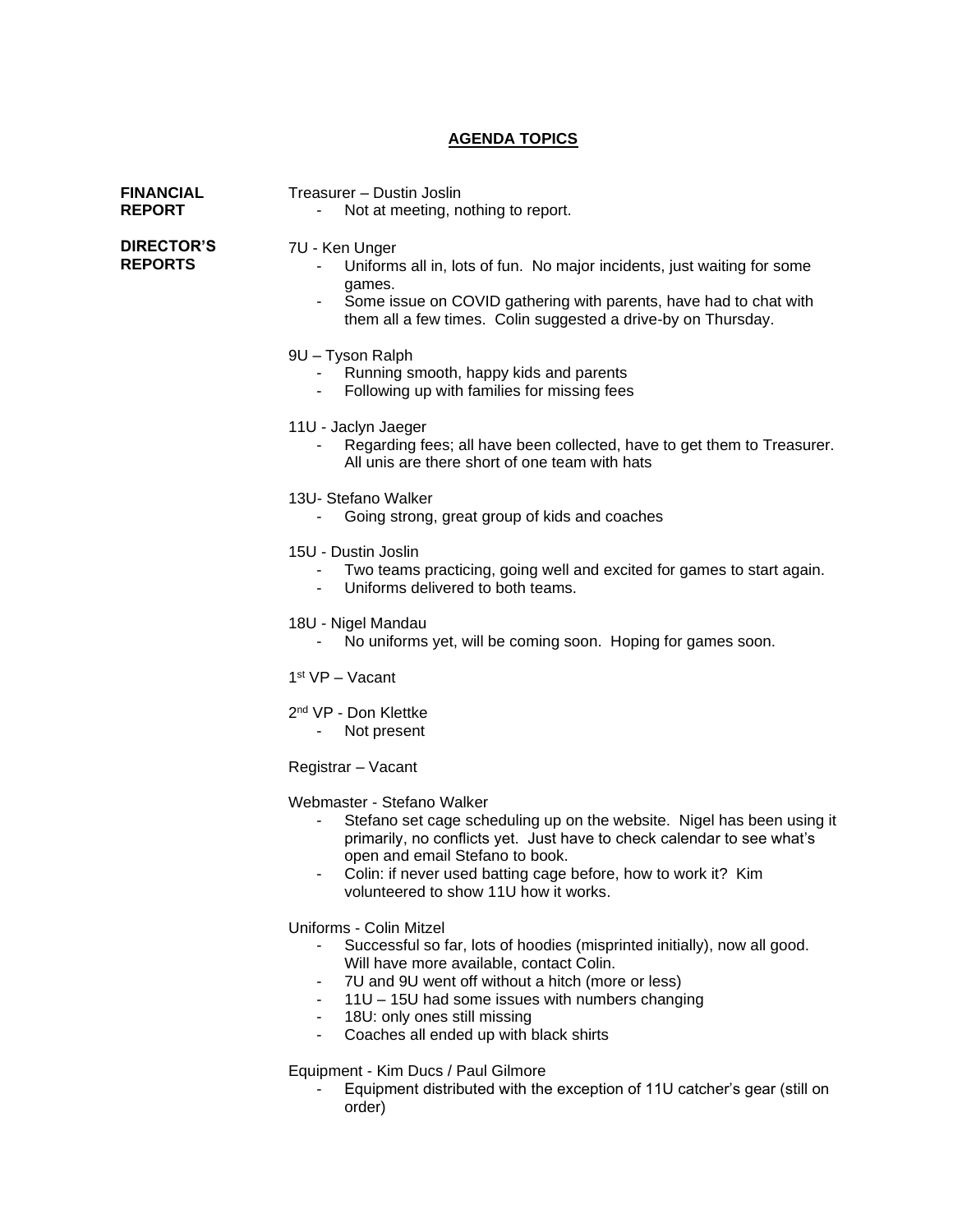- Have a bunch of spare balls if needed

Tournaments – Vacant (responsibility of Division Directors)

Head Coach - Rich Swift

- Not at meeting

Umpire in Chief - Don Klettke

- Not at meeting

Concession - Vacant

Fundraising – Vacant

Valley of Champions Rep - Andrea Mandau

- Todd Russell and VOC team have officially cancelled Valley of Champions Tournament.

| <b>PRESIDENT'S</b><br><b>REPORT (COLIN</b><br><b>MITZEL)</b><br>$\overline{\phantom{a}}$<br>$\overline{\phantom{a}}$<br>$\overline{\phantom{a}}$<br>$\blacksquare$<br>$\blacksquare$<br>$\blacksquare$<br>$\blacksquare$<br>$\blacksquare$ | Colin is now the main contact with the City of WK (field rental changes<br>or maintenance issues), Andrea had only taken it over while Tom was<br>planning his departure.<br>Ranch Park: was reported as a mess by Jaclyn, has since been fixed up<br>by COWK.<br>Requested electrical hookup to batting cage (so don't have to drag<br>extension cord across anymore), COWK looking to coordinate running<br>power.<br>No reply back on grading down area by batting cage. Was going to<br>meet with Ralf Kauth (COWK) to discuss<br>Waivers: ensure all the coaches have gotten the kids to hand in their<br><b>COVID</b> waivers<br>Criminal records check: same thing, ensure they're in. Asked Director's<br>to send in names of coaches so he can cross-reference<br>Multiple coaches on multiple rosters: from BC Baseball, volunteers on<br>more than one team. No issue so long as coaches mask up while<br>coaching different teams.<br>Brad Robinson - speaker last week: relatively small group, will send<br>recorded link to seminar to have other coaches watch if they'd like. Any<br>interest in other speakers? Physio, etc.<br>No update from Ministry about changes in restrictions |
|--------------------------------------------------------------------------------------------------------------------------------------------------------------------------------------------------------------------------------------------|---------------------------------------------------------------------------------------------------------------------------------------------------------------------------------------------------------------------------------------------------------------------------------------------------------------------------------------------------------------------------------------------------------------------------------------------------------------------------------------------------------------------------------------------------------------------------------------------------------------------------------------------------------------------------------------------------------------------------------------------------------------------------------------------------------------------------------------------------------------------------------------------------------------------------------------------------------------------------------------------------------------------------------------------------------------------------------------------------------------------------------------------------------------------------------------------------------|
| <b>NEW BUSINESS</b>                                                                                                                                                                                                                        | Girl's baseball update. Have about 7-8 girls lined up so far, still looking                                                                                                                                                                                                                                                                                                                                                                                                                                                                                                                                                                                                                                                                                                                                                                                                                                                                                                                                                                                                                                                                                                                             |
| ٠                                                                                                                                                                                                                                          | for some more if need be (ages 9-12). Starts on Saturday the 15 <sup>th</sup>                                                                                                                                                                                                                                                                                                                                                                                                                                                                                                                                                                                                                                                                                                                                                                                                                                                                                                                                                                                                                                                                                                                           |